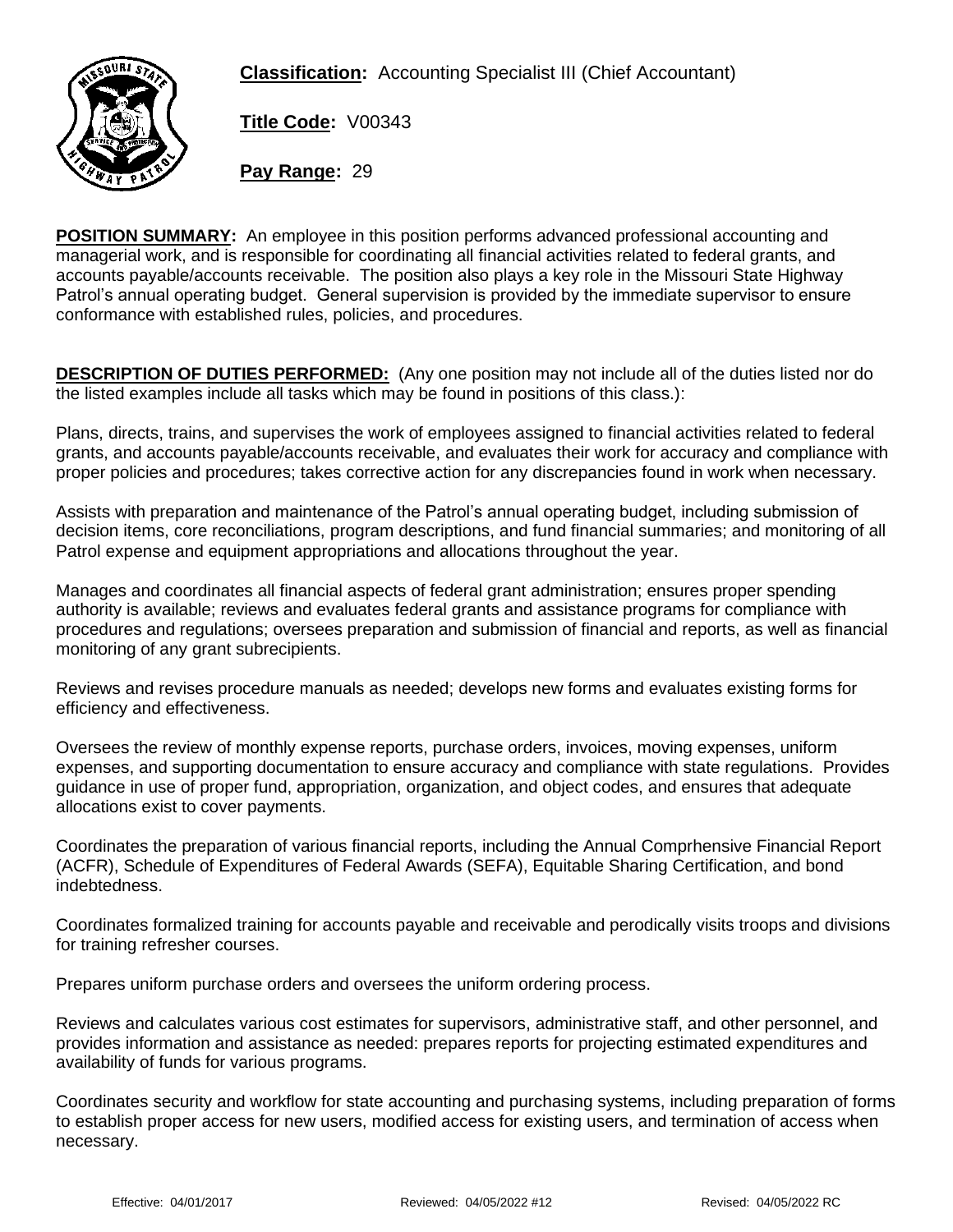Performs monthly reconciliation of Patrol's criminal forfeiture account, where seized cash is maintained pending court ordered disposition.

Reviews policies and procedures and suggests changes or updates, provides consultative and technical assistance to divisions, troops, and command staff in the use of funds and application of various procedures, and serves as technical expert and provides training in relevant areas.

Acts as liaison between the Patrol and other agencies or individuals.

Operates standard office equipment (e.g., laptop computer, calculator, telephone, copier, shredder, etc.).

Performs job-related travel to attend training meetings and seminars.

Conducts training meetings and makes presentations to groups, as necessary.

May work a nonstandard schedule for brief time periods.

Performs other related work as assigned.

**REQUIRED KNOWLEDGE, SKILLS, AND ABILITIES:** Thorough knowledge of Patrol and State policies and procedures dealing with federal grant management, accounts payable/receivable, and revenue and expenses.

Thorough knowledge of automated data processing systems and PC software.

Thorough knowledge of accounting principles and practices and their application to a variety of accounting transactions.

Thorough knowledge of the budget process.

Thorough knowledge of SAM II Financial and HR/Payroll, BRASS, MissouriBUYS, and the Data Warehouse.

Thorough knowledge of the payroll process, fringe benefits, and the legislative process.

Thorough knowledge of the basic principles and practices of supervisory and management techniques.

Thorough knowledge of modern office practices, procedures, and equipment.

Ability to work as a team leader and positively interact with a variety of people, including administrative staff, employees, vendors, etc.

Ability to interpret complex reports and statements.

Ability to evaluate financial systems.

Ability to direct and supervise professional and technical personnel engaged in a variety of fiscal related activities.

Ability to plan, prioritize, and manage multiple projects and work under pressure.

Ability to verify documents and reports produced and received, and take proper steps to reconcile errors.

Ability to prepare and present complete and accurate accounting reports and statements.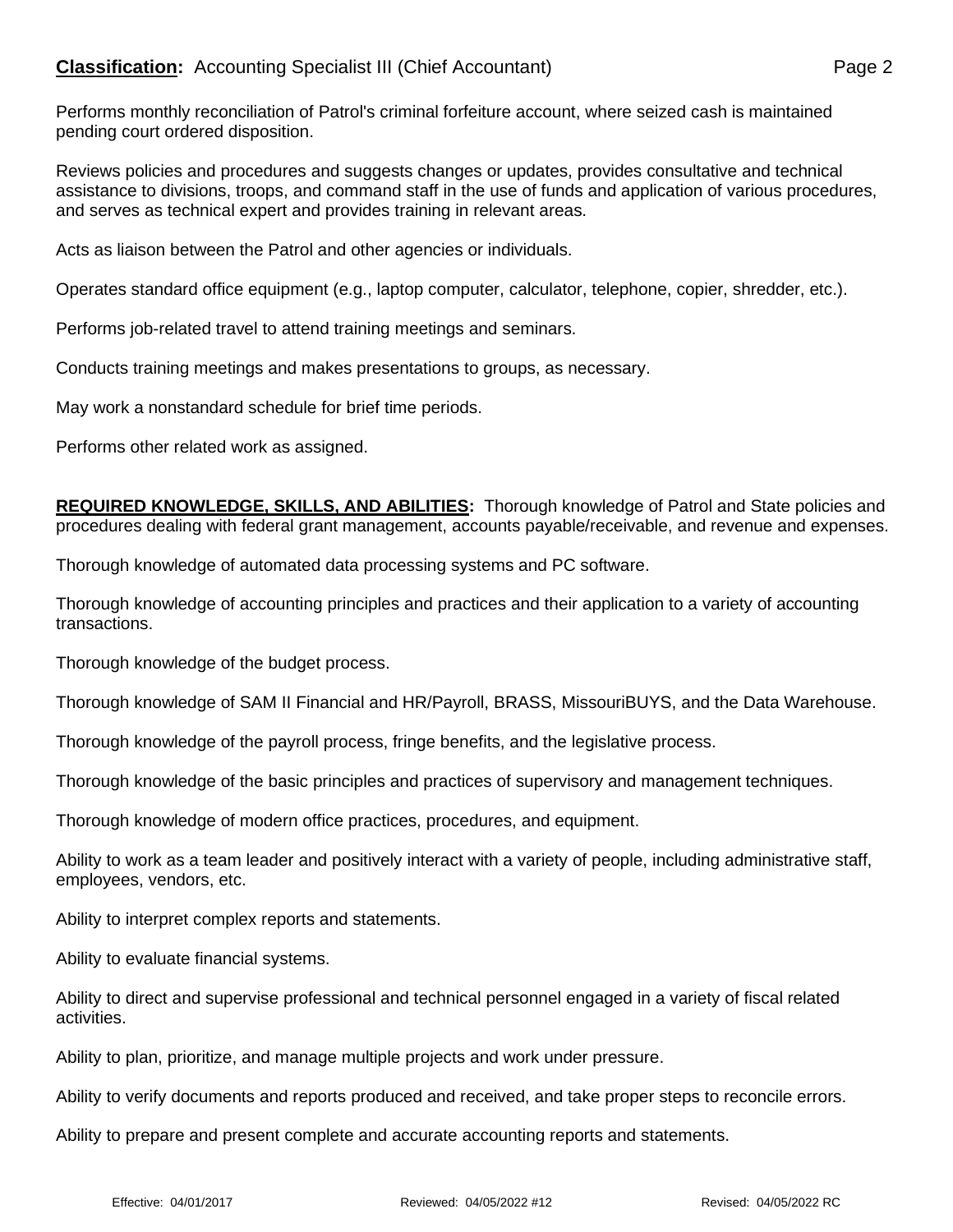Ability to work independently with general supervision.

Ability to make decisions in accordance with statutory and department rules, regulations, policies, and procedures and apply these to work problems.

Ability to develop, implement, and modify internal procedures and systems.

Ability to receive, review, and analyze budget requests.

Ability to maintain the organization's appropriations in a computerized accounting system and allocate funds accordingly.

Ability to provide technical guidance in budget monitoring and maintenance.

Ability to prepare standard and ad hoc reports.

Ability to perform job-related travel.

Ability to accommodate a nonstandard schedule if necessary.

Ability to operate basic office equipment (e.g., copier, personal computer, fax machine, telephone, printer, shredder, etc.).

Ability to handle restricted and confidential information in a professional manner and maintain the information as such.

Ability to communicate in English clearly and concisely, both orally and in writing.

Ability to establish and maintain harmonious working relations with others.

Ability to work with material that may be of a sexual nature relating to criminal activity (e.g., written material, photographs, and/or verbal language, etc.).

Ability to work hours as assigned.

**MINIMUM EXPERIENCE AND EDUCATION REQUIRED:** (The following represents the minimum qualifications used to accept applicants, provided that equivalent substitution will be permitted in case of deficiencies in either experience or education.):

Possession of a high school diploma or equivalent and two or more years of experience as an Accounting Specialist II, or related experience.

## OR

Possess a Bachelor's degree from an accredited college or university with an emphasis in Accounting, Business Administration, or related field, AND at least six years of professional business or governmental accounting experience.

**NECESSARY SPECIAL REQUIREMENTS:** Must complete the Patrol's supervisory course within one year of appointment as an Accounting Specialist III.